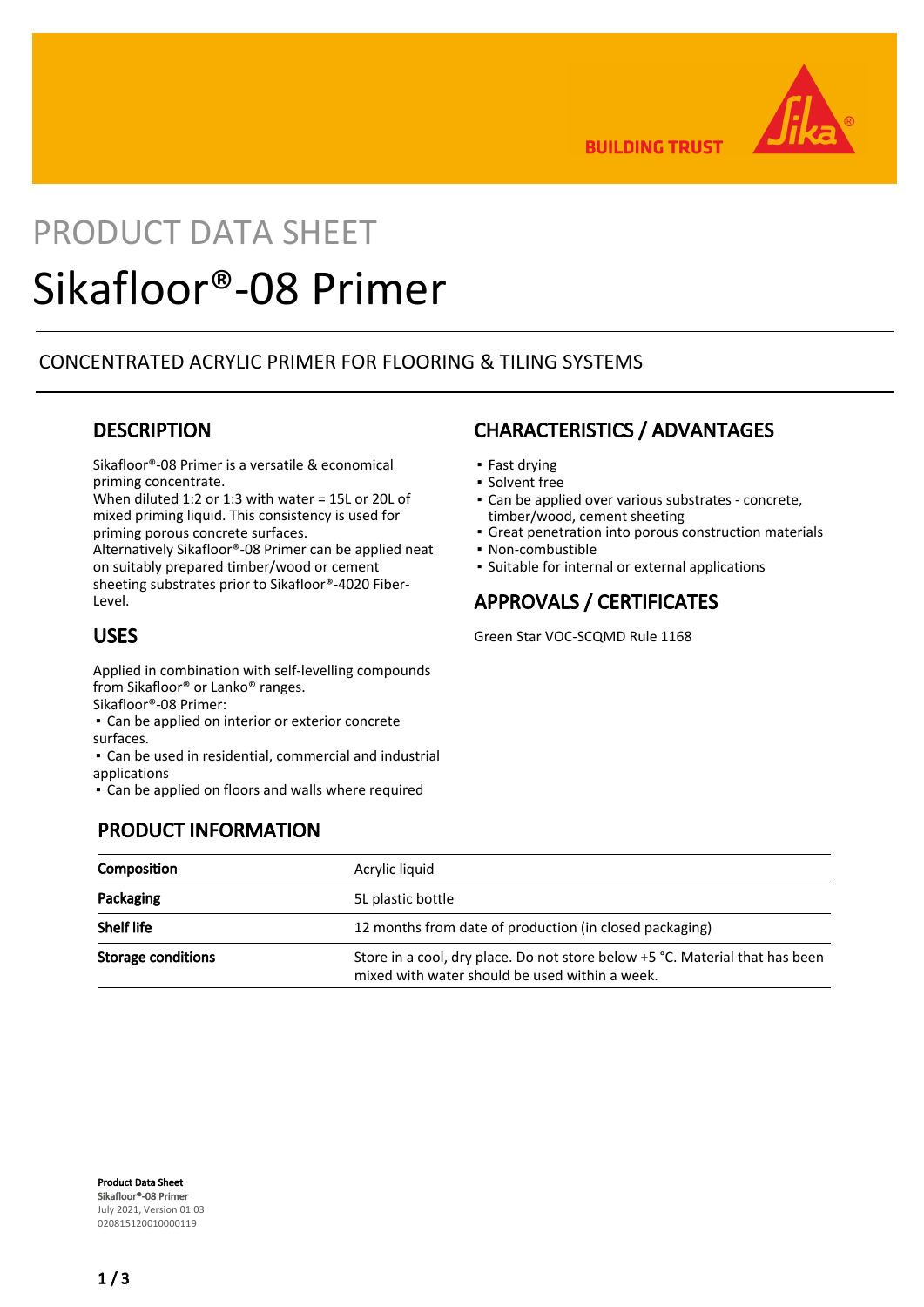#### SYSTEM INFORMATION

| System structure                   | When Sikafloor® or Lanko® self-levelling products are applied                                                                                                                                                                              |                                    |  |
|------------------------------------|--------------------------------------------------------------------------------------------------------------------------------------------------------------------------------------------------------------------------------------------|------------------------------------|--|
|                                    | <b>Porous concrete</b>                                                                                                                                                                                                                     | Timber/wood/cement sheeting        |  |
|                                    | Sikafloor®-08 Primer (diluted)                                                                                                                                                                                                             | Sikafloor®-08 Primer (neat)        |  |
|                                    | Sikafloor <sup>®</sup> or Lanko <sup>®</sup> self-levelling                                                                                                                                                                                | Sikafloor®-4020 FiberLevel         |  |
|                                    | materials                                                                                                                                                                                                                                  |                                    |  |
|                                    | Chosen flooring                                                                                                                                                                                                                            | Chosen flooring                    |  |
| <b>Substrates</b>                  | • Internal or external porous concrete                                                                                                                                                                                                     |                                    |  |
|                                    | · Internal cement levelling compound                                                                                                                                                                                                       |                                    |  |
|                                    | . Internal Sikafloor®-4020 FiberLevel levelling compound                                                                                                                                                                                   |                                    |  |
|                                    | . Internal timber/wood/cement sheeting/wall lining                                                                                                                                                                                         |                                    |  |
| <b>Mixing ratio</b>                | <b>Surface</b>                                                                                                                                                                                                                             | <b>Dilution &amp; application</b>  |  |
|                                    | Normal steel trowel concrete                                                                                                                                                                                                               | 1:3                                |  |
|                                    | CSP 1 - CSP 2                                                                                                                                                                                                                              | x 1 coat (broom or roller applied) |  |
|                                    | Mechanically prepared concrete                                                                                                                                                                                                             | 1:3                                |  |
|                                    | CSP 3 - CSP 10                                                                                                                                                                                                                             | x 2 coats (broom applied)          |  |
|                                    | Cement levelling compound                                                                                                                                                                                                                  | 1:3                                |  |
|                                    |                                                                                                                                                                                                                                            | x 1 coat (broom applied)           |  |
|                                    | Sikafloor®-4020 FiberLevel                                                                                                                                                                                                                 | No dilution, apply neat            |  |
|                                    |                                                                                                                                                                                                                                            | x 1 coat (roller applied)          |  |
|                                    | Timber/wood/cement sheeting/wall No dilution, apply neat                                                                                                                                                                                   |                                    |  |
|                                    | lining                                                                                                                                                                                                                                     | x 1 coat (roller applied)          |  |
|                                    | Note: Mix ratio & application device recommendations should be followed<br>depending on the type of surface mentioned above.<br>Not following these recommendations may result in poor performance and<br>possible product/system failure. |                                    |  |
| Consumption                        | $\cdot$ 1:3 dilution $\sim$ 6-9 m2 per mixed L                                                                                                                                                                                             |                                    |  |
|                                    | Neat $\approx$ 5-6 m2 per L                                                                                                                                                                                                                |                                    |  |
|                                    | Average consumption is dependent on absorbency of the substrate,                                                                                                                                                                           |                                    |  |
|                                    | applicator device and mixing ratio.                                                                                                                                                                                                        |                                    |  |
| Substrate temperature              | Between+5 °C to 35 °C                                                                                                                                                                                                                      |                                    |  |
| <b>Waiting time to overcoating</b> | Before applying Sikafloor® or Lanko® products.                                                                                                                                                                                             |                                    |  |
|                                    | Substrate                                                                                                                                                                                                                                  | <b>Waiting time</b>                |  |
|                                    | Porous concrete                                                                                                                                                                                                                            | ~10 - 20 min @ 23 °C               |  |
|                                    |                                                                                                                                                                                                                                            | Per coat                           |  |
|                                    | Cement levelling compound                                                                                                                                                                                                                  | ~10 - 20 min @ 23 °C               |  |
|                                    |                                                                                                                                                                                                                                            | Per coat                           |  |
|                                    | Sikafloor®-4020 FiberLevel                                                                                                                                                                                                                 | ~120 min @ 23 °C                   |  |
|                                    |                                                                                                                                                                                                                                            | Per coat                           |  |
|                                    | Timber/wood/cement sheeting/wall                                                                                                                                                                                                           | ~120 min @ 23 °C                   |  |
|                                    | lining                                                                                                                                                                                                                                     | Per coat                           |  |
|                                    | Note: All values are approximate and subject to climatic conditions.                                                                                                                                                                       |                                    |  |

#### BASIS OF PRODUCT DATA

#### Manufactured in Australia.

All technical data stated in this Product Data Sheet are based on laboratory tests. Actual measured data may vary due to circumstances beyond our control.

## IMPORTANT CONSIDERATIONS

■ Do not apply Sikafloor®-08 Primer in fully

submerged situation - pools/ponds.

■ Do not mix or apply Sikafloor®-08 Primer in

Product Data Sheet Sikafloor®-08 Primer July 2021, Version 01.03 020815120010000119

temperatures below 5°C and above 35°C. ■ Sikafloor®-08 Primer is not recommended as a trafficable seal coat over cement based materials. ■ Directions for Sikafloor®-08 Primer installation must be followed for best product performance. ▪ Clean tools and equipment with warm water and detergent while the product is still wet.



**BUILDING TRUST**